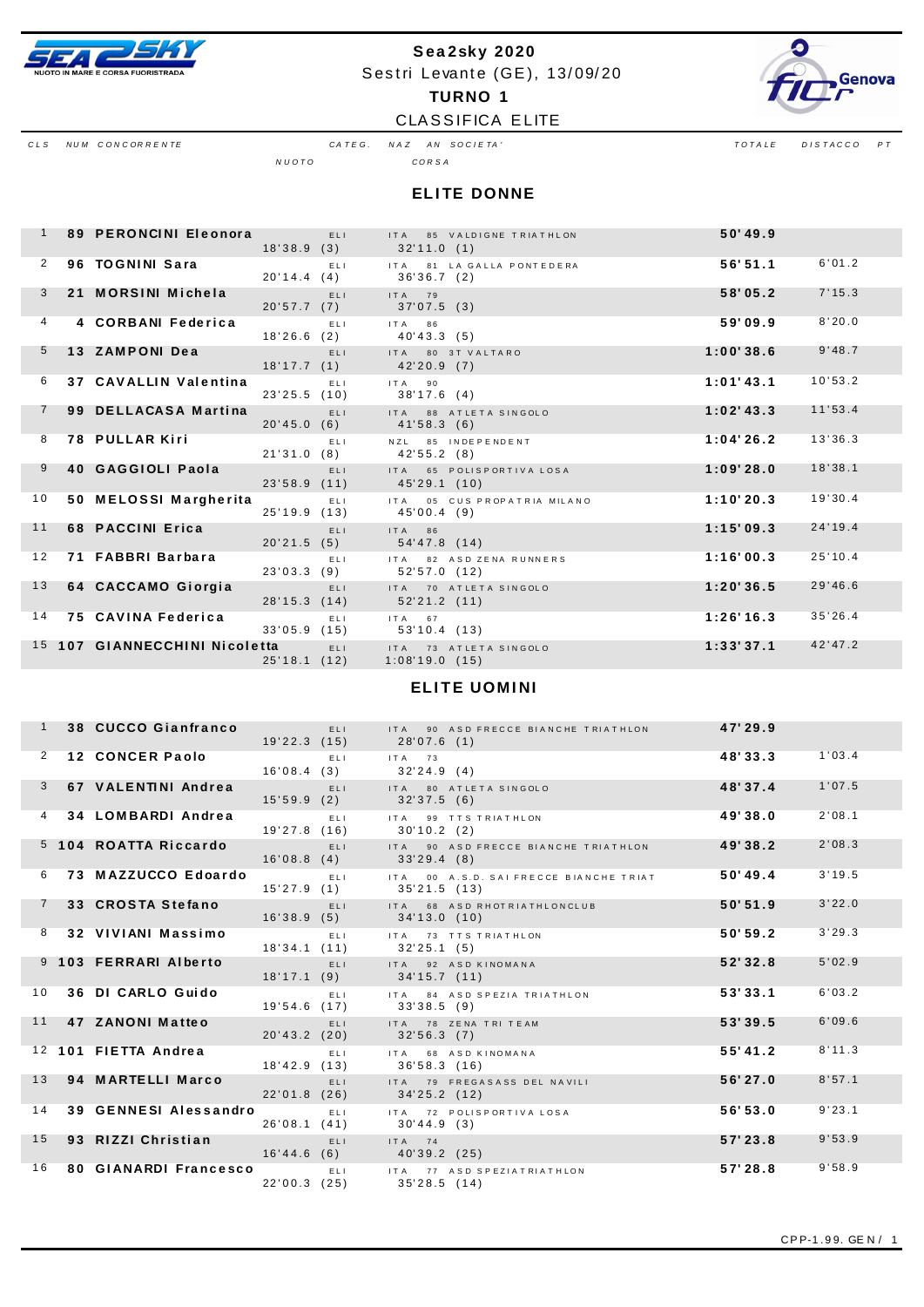| CLS | NUM CONCORRENTE                           |                             | CATEG. NAZ AN SOCIETA' |        |       |                                                       | TOTALE    | DISTACCO PT |  |
|-----|-------------------------------------------|-----------------------------|------------------------|--------|-------|-------------------------------------------------------|-----------|-------------|--|
|     |                                           | NUOTO                       |                        |        | CORSA |                                                       |           |             |  |
|     |                                           |                             |                        |        |       |                                                       |           |             |  |
| 17  | 43 ANDREONI Fabrizio                      | 18'32.7(10)                 | ELI.                   |        |       | AUS 62 SHOCK TEAM<br>39'28.7 (21)                     | 58'01.4   | 10'31.5     |  |
| 18  | 45 LOMBARDO Orlando                       | 20'23.8 (18)                | ELI                    |        |       | ITA 78 SOCIETI¿½ SPORTIVA ATLETICA LEV<br>39'03.3(20) | 59'27.1   | 11'57.2     |  |
| 19  | 51 MELOSSI Filippo                        | 22'44.0(30)                 | ELI.                   |        |       | ITA 03 CUS PROPATRIA MILANO<br>36'52.9(15)            | 59'36.9   | 12'07.0     |  |
| 20  | <b>83 PATTONERI Paolo</b>                 |                             | ELI                    |        |       | ITA 82 PRO RECCO TRIATHLON<br>38'39.2(19)             | 59'44.0   | 12'14.1     |  |
| 21  | 22 GRAFFIONE Mauro                        | 21'04.8(22)                 | ELI.                   |        |       | ITA 78 TRITEAM LA SPEZIA                              | 59'59.8   | 12'29.9     |  |
| 22  | 28 FANTELLO Alessandro                    | 16'45.5(7)<br>23'10.9 (35)  | ELI.                   |        |       | 43'14.3 (32)<br>ITA 77 ASD. VIRTUS VISONE             | 1:00'11.9 | 12'42.0     |  |
| 23  | 77 CASAPIETRA Andrea                      | 19'11.2(14)                 | ELI.                   | ITA 68 |       | 37'01.0(17)                                           | 1:00'24.8 | 12'54.9     |  |
|     | 24 102 MANCINI Cristian                   |                             | ELI.                   |        |       | 41'13.6 (27)<br>ITA 75 KINO MANA                      | 1:00'50.3 | 13'20.4     |  |
| 25  | 59 RIGAMONTI Edoardo                      | 18'40.6(12)                 | ELI.                   | IT A   | 80    | 42'09.7 (29)<br>39'37.9 (23)                          | 1:01'32.9 | 14'03.0     |  |
| 26  | 6 ROSSI Carlo                             | 21'55.0(24)<br>22'10.9 (28) | ELI.                   |        |       | ITA 72 SPEZIA TRIATHLON<br>39'31.7 (22)               | 1:01'42.6 | 14'12.7     |  |
| 27  | <b>46 INGLESE Raffaele</b>                | 23'10.6(34)                 | ELI.                   |        |       | ITA 82 TRIGE<br>38'32.7(18)                           | 1:01'43.3 | 14'13.4     |  |
| 28  | 31 PIRROTTA Luca                          | 20'35.9(19)                 | ELI.                   | ITA 76 |       | 41'25.4 (28)                                          | 1:02'01.3 | 14'31.4     |  |
| 29  | 69 TRAVERSO Lorenzo                       | 22'09.2(27)                 | ELI.                   |        |       | ITA 92 ZENA TRI TEAM<br>40'36.8 (24)                  | 1:02'46.0 | 15'16.1     |  |
| 30  | 58 GINOCCHIO Christian                    | 20'48.9(21)                 | ELI                    | ITA 84 |       | 42'39.9 (30)                                          | 1:03'28.8 | 15'58.9     |  |
| 31  | 52 FRATTI Fabio Carlo                     | 22'39.0(29)                 | ELI.                   |        |       | ITA 65 VERDE PISELLO GROUP MILANO<br>41'08.5(26)      | 1:03'47.5 | 16'17.6     |  |
| 32  | 82 FILIPPI Stefano                        | 23'03.2 (32)                | ELI                    | IT A   |       | 88 ATLETA SINGOLO<br>43'48.8 (33)                     | 1:06'52.0 | 19'22.1     |  |
| 33  | 108 MUSSO Andrea                          | 22'59.9(31)                 | ELI.                   | ITA    |       | 96 POLISPORTIVA LOSA<br>43'53.3 (35)                  | 1:06'53.2 | 19'23.3     |  |
| 34  | 106 CENTANARO Federico                    | 23'05.5(33)                 | ELI                    | ITA    |       | 96 CAMBIASO RISSO RUNNING<br>44'17.4 (36)             | 1:07'22.9 | 19'53.0     |  |
| 35  | 65 ARMINU Luca                            | 21'50.6(23)                 | ELI                    | ITA    |       | 88 ATLETA SINGOLO<br>45'34.4 (37)                     | 1:07'25.0 | 19'55.1     |  |
| 36  | 49 MELOSSI Giacomo                        | 24'23.1 (37)                | ELI.                   |        |       | ITA 05 CUS PROPATRIA MILANO<br>43'08.0 (31)           | 1:07'31.1 | 20'01.2     |  |
| 37  | 70 GHEZZI Enrico                          | 25'40.9(40)                 | ELI                    |        |       | ITA 66 ASD ZENA RUNNERS<br>43'48.8 (33)               | 1:09'29.7 | 21'59.8     |  |
| 38  | 97 MEAGGIA Giovanni                       | 24'50.5 (39)                | ELI                    |        |       | ITA 63 LA GALLA PONTEDERA<br>47'48.2 (38)             | 1:12'38.7 | 25'08.8     |  |
| 39  | 76 BOESGAARD Valdemar                     | 18'03.6(8)                  | ELI.                   |        |       | DEN 65 NUOTATORI GENOVESI<br>54'48.0(45)              | 1:12'51.6 | 25'21.7     |  |
| 40  | 2 RAVIZZA Alessandro                      | 26'53.6(42)                 | ELI.                   |        |       | ITA 77 REA PALUS RACE<br>48'45.6 (39)                 | 1:15'39.2 | 28'09.3     |  |
| 41  | 27 ITALO Maurizio                         | 26'56.0(43)                 | ELI.                   | ITA 68 |       | 48'52.5(40)                                           | 1:15'48.5 | 28'18.6     |  |
| 42  | 1 BOERO Massimo                           | 24'44.9 (38)                | ELI.                   |        |       | ITA 81 REA PALUS RACE<br>51'07.7(42)                  | 1:15'52.6 | 28'22.7     |  |
| 43  | 7 D'INGEO Mario                           | 27'37.6(44)                 | ELI.                   |        |       | ITA 74 PARMARATHON<br>49'15.0 (41)                    | 1:16'52.6 | 29'22.7     |  |
| 44  | 11 VIOLANTE Alessandro Nicola Gil ELI ITA | 23'29.4(36)                 |                        |        |       | 85 AQUARIUM VALLESCRIVIA<br>54'01.4 (43)              | 1:17'30.8 | 30'00.9     |  |
| 45  | 66 PERRERA Angelo                         | 1:00'00.0(45)               | ELI                    |        |       | ITA 55 MARATONETI GENOVESI<br>54'03.0 (44)            | 1:54'03.0 | 1:06'33.1   |  |
|     |                                           |                             |                        |        |       |                                                       |           |             |  |

#### ELITE DONNE oltre 40 anni

| 21    | MORSINI Michela               | 20'57.7 | ELI<br>(1) | $ITA$ 79<br>37'07.5(1)                       | 58'05.2   |         |
|-------|-------------------------------|---------|------------|----------------------------------------------|-----------|---------|
|       | 40 GAGGIOLI Paola             | 23'58.9 | ELI<br>(2) | POLISPORTIVALOSA<br>65<br>IT A<br>45'29.1(2) | 1:09'28.0 | 11'22.8 |
|       | 64 CACCAMO Giorgia            | 28'15.3 | ELI<br>(4) | 70 ATLETA SINGOLO<br>IT A<br>52'21.2(3)      | 1:20'36.5 | 22'31.3 |
|       | 75 CAVINA Federica            | 33'05.9 | ELI<br>(5) | $ITA$ 67<br>53'10.4(4)                       | 1:26'16.3 | 28'11.1 |
| 5 107 | <b>GIANNECCHINI Nicoletta</b> | 25'18.1 | ELI<br>(3) | 73 ATLETA SINGOLO<br>IT A<br>1:08'19.0(5)    | 1:33'37.1 | 35'31.9 |

ELITE UOMINI oltre 40 ann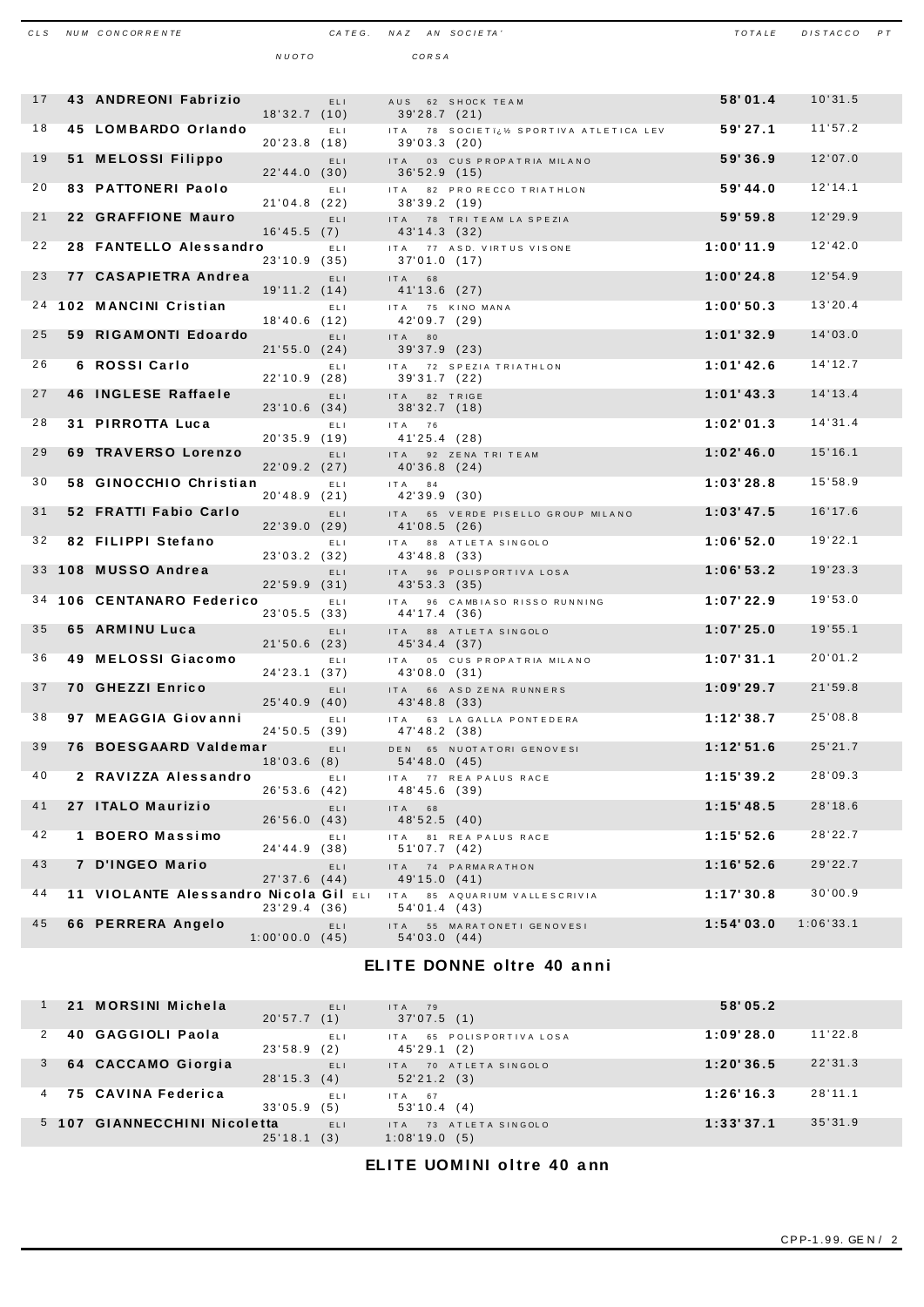| CLS            | NUM CONCORRENTE         |                |     | CATEG. NAZ AN SOCIETA'                                    | TOTALE    | DISTACCO PT |  |
|----------------|-------------------------|----------------|-----|-----------------------------------------------------------|-----------|-------------|--|
|                |                         | NUOTO          |     | CORSA                                                     |           |             |  |
|                |                         |                |     |                                                           |           |             |  |
| $\mathbf{1}$   | <b>12 CONCER Paolo</b>  |                |     |                                                           | 48'33.3   |             |  |
|                |                         | 16'08.4(1)     | ELI | ITA 73<br>32'24.9(2)                                      |           |             |  |
| $\overline{2}$ | 33 CROSTA Stefano       |                | EL1 | IT A<br>68 ASD RHOT RIATHLONCLUB                          | 50'51.9   | 2'18.6      |  |
|                |                         | 16'38.9(2)     |     | 34'13.0(5)                                                |           |             |  |
| 3              | 32 VIVIANI Massimo      |                | ELI | ITA 73 TTS TRIATHLON                                      | 50'59.2   | 2'25.9      |  |
| $\overline{4}$ | 47 ZANONI Matteo        | 18'34.1(7)     | EL1 | 32'25.1(3)<br>ITA 78 ZENA TRI TEAM                        | 53'39.5   | 5'06.2      |  |
|                |                         | 20'43.2 (13)   |     | 32'56.3(4)                                                |           |             |  |
|                | 5 101 FIETTA Andrea     |                | ELI | IT A<br>68 ASD KINOMANA                                   | 55' 41.2  | 7'07.9      |  |
| 6              | 94 MARTELLI Marco       | 18'42.9(9)     |     | 36'58.3(8)                                                | 56'27.0   | 7'53.7      |  |
|                |                         | 22'01.8(15)    | EL1 | ITA 79 FREGASASS DEL NAVILI<br>34'25.2(6)                 |           |             |  |
| $\overline{7}$ | 39 GENNESI Alessandro   |                | ELI | ITA 72 POLISPORTIVA LOSA                                  | 56'53.0   | 8'19.7      |  |
|                |                         | 26'08.1(21)    |     | 30'44.9(1)                                                |           |             |  |
| 8              | 93 RIZZI Christian      |                | ELI | ITA 74                                                    | 57'23.8   | 8'50.5      |  |
| 9              | 80 GIANARDI Francesco   | 16'44.6(3)     | ELI | 40'39.2 (13)<br>77 ASD SPEZIATRIATHLON<br>IT A            | 57'28.8   | 8'55.5      |  |
|                |                         | 22'00.3(14)    |     | $35'28.5$ (7)                                             |           |             |  |
| 10             | 43 ANDREONI Fabrizio    |                | EL1 | AUS 62 SHOCK TEAM                                         | 58'01.4   | 9'28.1      |  |
|                |                         | 18'32.7(6)     |     | 39'28.7(11)                                               |           |             |  |
| 11             | 45 LOMBARDO Orlando     | 20'23.8(11)    | ELI | IT A<br>78 SOCIETI¿½ SPORTIVA ATLETICA LEV<br>39'03.3(10) | 59'27.1   | 10'53.8     |  |
| 12             | 22 GRAFFIONE Mauro      |                | ELI | ITA 78 TRITEAM LA SPEZIA                                  | 59'59.8   | 11'26.5     |  |
|                |                         | 16'45.5(4)     |     | 43'14.3 (18)                                              |           |             |  |
| 13             | 28 FANTELLO Alessandro  |                | ELI | 77 ASD. VIRTUS VISONE<br>IT A                             | 1:00'11.9 | 11'38.6     |  |
| 14             | 77 CASAPIETRA Andrea    | 23'10.9(18)    |     | 37'01.0(9)                                                | 1:00'24.8 | 11'51.5     |  |
|                |                         | 19'11.2(10)    | EL1 | ITA 68<br>41'13.6(15)                                     |           |             |  |
|                | 15 102 MANCINI Cristian |                | ELI | IT A<br>75 KINO MANA                                      | 1:00'50.3 | 12'17.0     |  |
|                |                         | 18'40.6(8)     |     | 42'09.7 (17)                                              |           |             |  |
| 16             | 6 ROSSI Carlo           | 22'10.9(16)    | EL1 | 72 SPEZIA TRIATHLON<br>IT A<br>39'31.7 (12)               | 1:01'42.6 | 13'09.3     |  |
| 17             | 31 PIRROTTA Luca        |                | ELI | ITA 76                                                    | 1:02'01.3 | 13'28.0     |  |
|                |                         | 20'35.9(12)    |     | 41'25.4 (16)                                              |           |             |  |
| 18             | 52 FRATTI Fabio Carlo   |                | EL1 | IT A<br>65 VERDE PISELLO GROUP MILANO                     | 1:03'47.5 | 15'14.2     |  |
| 19             | <b>70 GHEZZI Enrico</b> | 22'39.0(17)    |     | 41'08.5(14)                                               | 1:09'29.7 | 20'56.4     |  |
|                |                         | 25'40.9(20)    | EL1 | IT A<br>66 ASD ZENA RUNNERS<br>43'48.8 (19)               |           |             |  |
| 20             | 97 MEAGGIA Giovanni     |                | ELI | 63 LA GALLA PONTEDERA<br>IT A                             | 1:12'38.7 | 24'05.4     |  |
|                |                         | 24'50.5(19)    |     | 47'48.2 (20)                                              |           |             |  |
| 21             | 76 BOESGAARD Valdemar   | 18'03.6(5)     | EL1 | DEN 65 NUOTATORI GENOVESI<br>54'48.0 (25)                 | 1:12'51.6 | 24'18.3     |  |
| 22             | 2 RAVIZZA Alessandro    |                | EL1 | ITA<br>77 REA PALUS RACE                                  | 1:15'39.2 | 27'05.9     |  |
|                |                         | 26'53.6 (22)   |     | 48'45.6 (21)                                              |           |             |  |
| 23             | 27 ITALO Maurizio       |                | ELI | IT A<br>68                                                | 1:15'48.5 | 27'15.2     |  |
| 24             | 7 D'INGEO Mario         | 26'56.0 (23)   |     | 48'52.5 (22)                                              | 1:16'52.6 | 28'19.3     |  |
|                |                         | $27'37.6$ (24) | EL1 | ITA 74 PARMARATHON<br>49'15.0 (23)                        |           |             |  |
| 25             | 66 PERRERA Angelo       |                | ELI | ITA 55 MARATONETI GENOVESI                                | 1:54'03.0 | 1:05'29.7   |  |
|                |                         | 1:00'00.0(25)  |     | 54'03.0(24)                                               |           |             |  |

#### **Staffetta Elite Donne**

| 3 CIABATTI ODETTE/GARBINI CRISTI 2EL ITA<br>FIDAL<br>17'44.6(2)<br>36'57.7(1)                             | 54'42.3                 |
|-----------------------------------------------------------------------------------------------------------|-------------------------|
| 84 PENZO ALIDA/BARGETTO FEDERICA 2EL ITA<br>20'39.1(3)<br>46'46.5 (3)                                     | 12'43.3<br>1:07'25.6    |
| 62 CONTI ROBERTA/GRANDE LUDOVICA 2EL ITA<br>49'49.8(5)<br>17'39.6(1)                                      | 12' 47.1<br>1:07'29.4   |
| <b>74 PASA IRENE/PASA ILARIA</b><br>2 E L<br>ITA<br>SSD DELTA SPEDIZIONI<br>20'39.8<br>(4)<br>47'01.9 (4) | 12'59.4<br>$1:07'$ 41.7 |
| 86 RIEDER SONIA/KURANTOWICZ ANNA 2EL<br>AUT<br>UTTB<br>26'31.7<br>(5)<br>43'54.8(2)                       | 15'44.2<br>1:10'26.5    |

### Staffetta Elite Uomini

| 56 LOPEDOTE MARCO/PRIVINO STEFANO 2EL ITA<br>30'43.4(3)<br>13'32.2(1)                       | 44'15.6           |
|---------------------------------------------------------------------------------------------|-------------------|
| 2 91 MILUZZO ROBERTO/MUTTINI DANIEL 2EL ITA<br>28'32.7 (1)<br>16'48.0(5)                    | 1'05.1<br>45'20.7 |
| 3 35 BOTTINO FRANCESCO/PIRRONE GIAC 2EL ITA PRO RECCO TRIATHLON<br>15'53.9(3)<br>31'14.3(4) | 2'52.6<br>47'08.2 |
| 4 42 CAVALLINI ALESSANDRO/PARODI AL 2EL ITA<br>17'46.0(7)<br>31'30.1 (5)                    | 49'16.1<br>5'00.5 |

I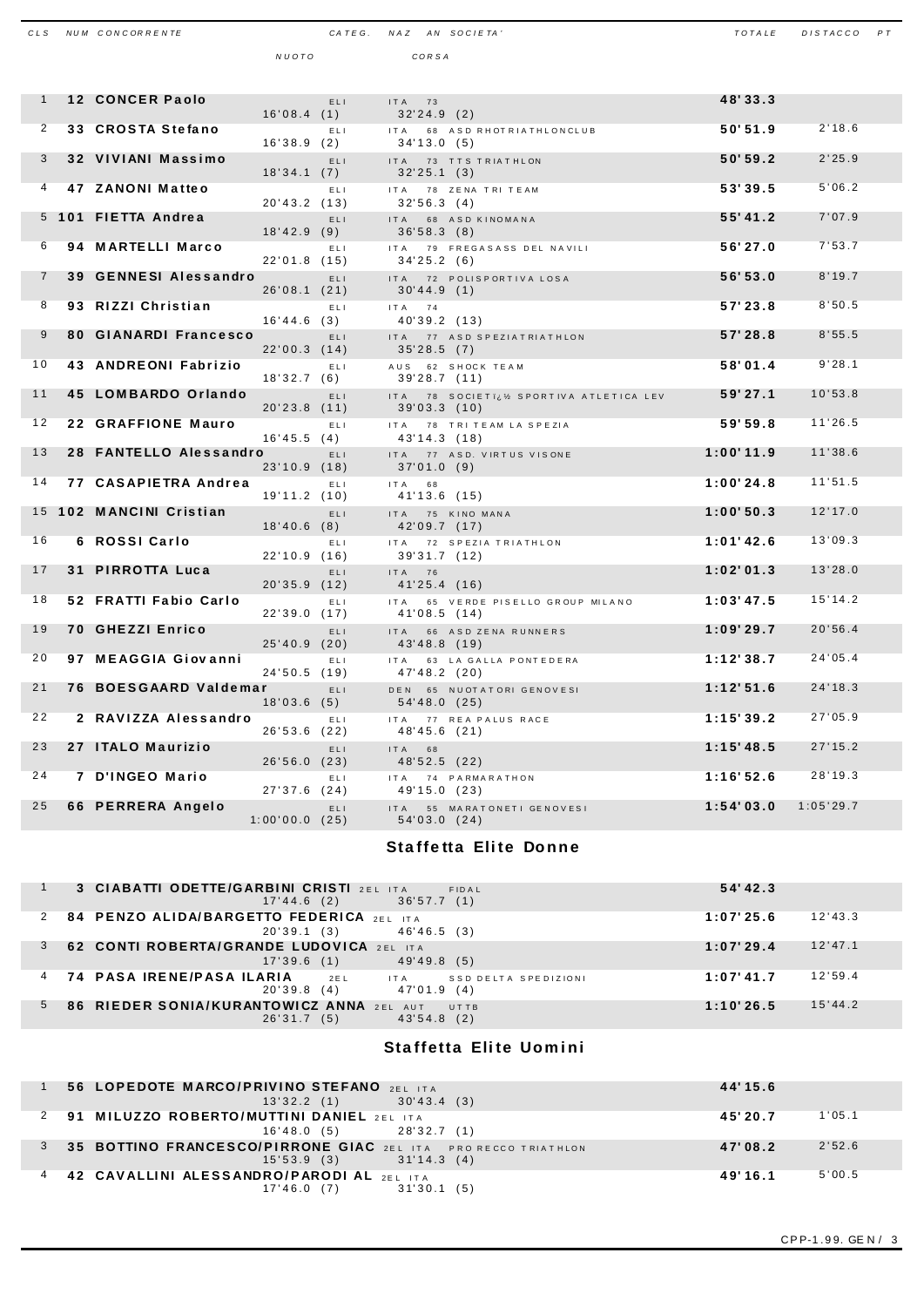| CLS | NUM CONCORRENTE                                                        | CATEG. |            |       | NAZ AN SOCIETA'              | TOTALE    | DISTACCO | P T |
|-----|------------------------------------------------------------------------|--------|------------|-------|------------------------------|-----------|----------|-----|
|     | NUOTO                                                                  |        |            | CORSA |                              |           |          |     |
|     |                                                                        |        |            |       |                              |           |          |     |
| 5   | 85 SCATUZZI ENRICO/GRAVINA FRANCE 2EL ITA                              |        |            |       |                              | 51' 45.5  | 7'29.9   |     |
|     | 19'25.3(10)                                                            |        | 32'20.2(6) |       |                              |           |          |     |
| 6   | 63 GRANDE SIMONE/FORNACCA DOMENIC 2EL ITA<br>19'01.3(9)                |        | 33'56.3(9) |       |                              | 52'57.6   | 8'42.0   |     |
|     | 23 COSTA MICHELE/SANGUINETI DAVID 2EL ITA                              |        |            |       | ATLETA SINGOLO               | 53'18.1   | 9'02.5   |     |
|     | 17'34.6(6)                                                             |        |            |       | $35'43.5$ (11)               |           |          |     |
| 8   | 20 BARBAGELATA SEVERINO/TOSO LUCA 2EL ITA                              |        |            |       |                              | 53'32.2   | 9'16.6   |     |
| 9   | 16'06.7(4)<br>24 PELLEGRINI SIMONE/CAPPELLI NIC 2EL ITA                |        |            |       | 37'25.5(12)                  | 53' 43.4  | 9'27.8   |     |
|     | 21'01.1(13)                                                            |        | 32'42.3(7) |       | ATLETA SINGOLO               |           |          |     |
| 10  | 105 NAPOLITANO PASQUALE/TIROZZI NI 2EL ITA                             |        |            |       | <b>TTS TRIATHLON</b>         | 54'46.0   | 10'30.4  |     |
|     | 21'09.7(14)                                                            |        | 33'36.3(8) |       |                              |           |          |     |
| 11  | 15 CECCONI MATTIA/MINEO GIUSEPPE 2EL ITA<br>19'53.4(11)                |        |            |       | $35'17.3$ (10)               | 55'10.7   | 10'55.1  |     |
| 12  | 72 FEDI GIUSEPPE/TOSCANO FEDERICO 2EL ITA                              |        |            |       | ATLETA SINGOLO               | 56'55.5   | 12'39.9  |     |
|     |                                                                        |        |            |       |                              |           |          |     |
|     | 18'17.9(8)                                                             |        |            |       | 41'09.8(14)                  |           |          |     |
| 14  | 10 CURLETTO BRUNO/AULICINO MASSIM<br>20'18.2(12)                       |        | 2 FL ITA   |       | ZENA TRI TEAM<br>40'30.5(13) | 1:00'48.7 | 16'33.1  |     |
| 15  | 54 GODANI CORRADO/GODANI MIRCO AN 2EL ITA ATLETA SINGOLO<br>15'35.8(2) |        |            |       | $1:03'09.1$ (15)             | 1:18'44.9 | 34'29.3  |     |
| 13  | 26'52.3(15)<br>41 VENUTI ROBERTO/BALOSSI GIANLUC 2EL ITA               |        | 30'03.2(2) |       |                              | 59'27.7   | 15'12.1  |     |

#### **Staffetta Eli te M ista**

|   | 26 CANOVI ALESSIA/ZOLEZZI DAVIDE 2ELX ITA<br>ON SPORT<br>16'08.0(3)<br>34'35.0(2)              | 50' 43.0             |  |
|---|------------------------------------------------------------------------------------------------|----------------------|--|
| 2 | 92 TONOLI MARA/GALEONE SERGIO 2ELX ITA<br>15'24.0(2)<br>35'41.2(3)                             | 22.2<br>51'05.2      |  |
| 3 | 5 BOTTERO ALESSANDRA/RISSETTO GI 2ELX ITA SD LAVAGNA<br>18'38.4(6)<br>33'47.5(1)               | 1'42.9<br>52'25.9    |  |
| 4 | 8 ZAIA VIRGINIA/JEZZARD LUCA 2ELX<br>IT A<br>16'31.0(4)<br>40'30.8 (4)                         | 6'18.8<br>57'01.8    |  |
| 5 | 53 FERRANDO ELEONORA/DI TERLIZZI 2ELX ITA<br>15'12.4(1)<br>45'06.4(7)                          | 9'35.8<br>1:00'18.8  |  |
| 6 | 9 BIAGINI DANIELE/TARUFFI MAURA 2ELX ITA<br>AQUARIUM VALLESCRIVIA<br>43'40.1 (6)<br>17'26.1(5) | 10'23.2<br>1:01'06.2 |  |
|   | 14 CIVARDI OTTAVIA/GIOVAGNOLI DIE 2ELX ITA<br>ATLETA SINGOLO<br>(5)<br>21'58.4(7)<br>43'19.9   | 14'35.3<br>1:05'18.3 |  |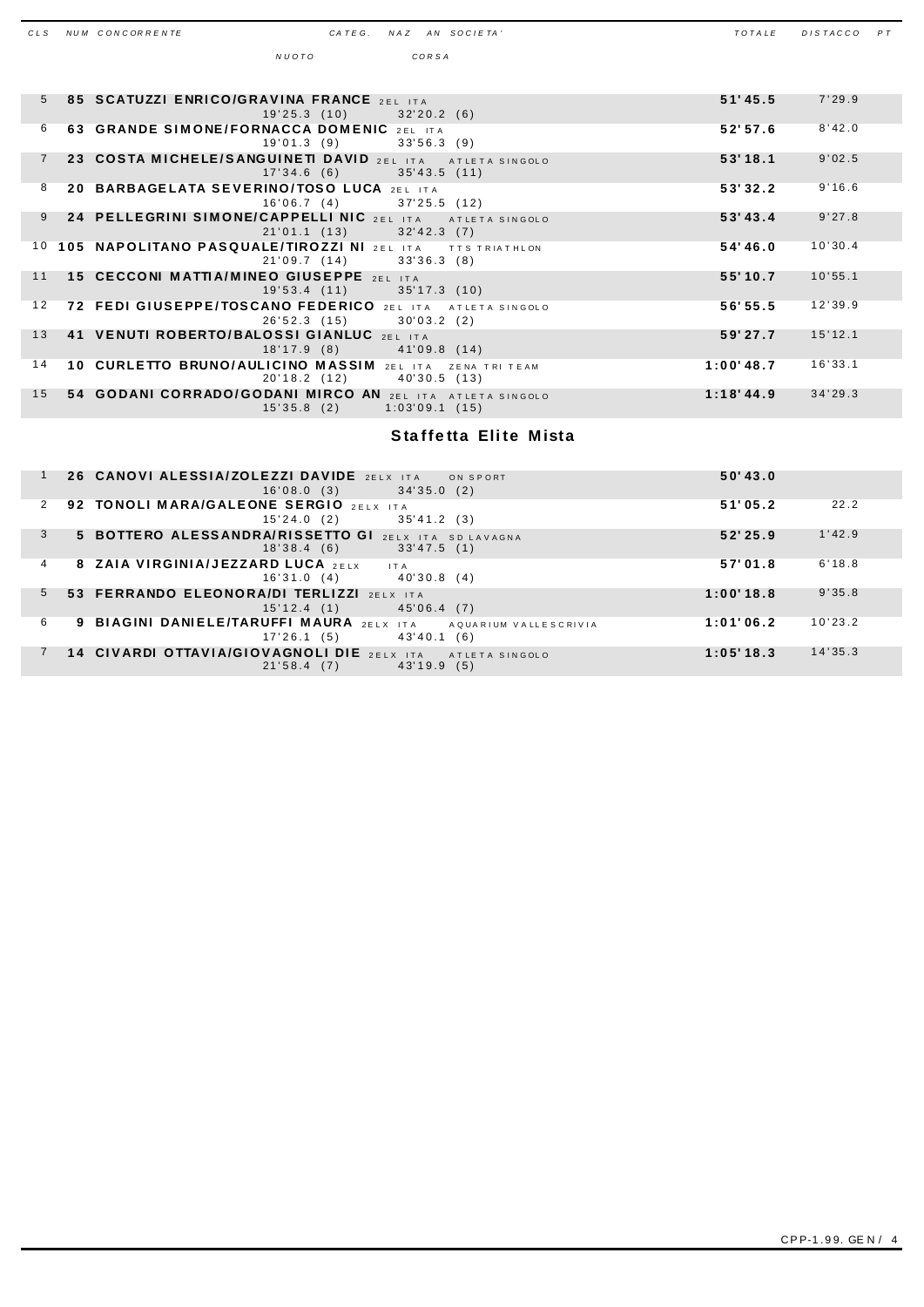

# Sea2sky 2020 Sestri Levante (GE), 13/09/20 **TURNO 1**



CLASSIFICA ASSOLUTA ELITE

CLS NUM CONCORRENTE

CATEG. NAZ AN SOCIETA'

 $T$  O  $T$  A  $LE$  $DISTACCO$   $PT$ 

 $N U O T O$ 

CORSA

| <b>ASSOLUTA</b> |  |  |  |  |  |  |  |
|-----------------|--|--|--|--|--|--|--|
|-----------------|--|--|--|--|--|--|--|

| $\mathbf{1}$   | 56 LOPEDOTE MARCO/PRIVINO STEFANO 2EL ITA                | 13'32.2(1)   |      | 30'43.4(5)                                                                 | 44'15.6 |         |
|----------------|----------------------------------------------------------|--------------|------|----------------------------------------------------------------------------|---------|---------|
| 2              | 91 MILUZZO ROBERTO/MUTTINI DANIEL 2EL ITA                | 16'48.0(16)  |      | 28'32.7(2)                                                                 | 45'20.7 | 1'05.1  |
| 3              |                                                          | 15'53.9(6)   |      | 35 BOTTINO FRANCESCO/PIRRONE GIAC 2EL ITA PRORECCO TRIATHLON<br>31'14.3(7) | 47'08.2 | 2'52.6  |
| 4              | 38 CUCCO Gianfranco                                      | 19'22.3(35)  | ELI  | ITA<br>90 ASD FRECCE BIANCHE TRIATHLON<br>28'07.6 (1)                      | 47'29.9 | 3'14.3  |
| 5              | <b>12 CONCER Paolo</b>                                   | 16'08.4(10)  | ELI. | $ITA$ 73<br>32'24.9(11)                                                    | 48'33.3 | 4'17.7  |
| 6              | 67 VALENTINI Andrea                                      | 15'59.9(7)   | ELI. | ITA 80 ATLETA SINGOLO<br>32'37.5(13)                                       | 48'37.4 | 4'21.8  |
| $\overline{7}$ | 42 CAVALLINI ALESSANDRO/PARODI AL 2EL ITA                | 17'46.0(21)  |      | 31'30.1(8)                                                                 | 49'16.1 | 5'00.5  |
| 8              | 34 LOMBARDI Andrea                                       | 19'27.8 (37) | ELI. | ITA 99 TTS TRIATHLON<br>30'10.2(4)                                         | 49'38.0 | 5'22.4  |
| 9              | 104 ROATTA Riccardo                                      | 16'08.8(11)  | ELI. | ITA 90 ASD FRECCE BIANCHE TRIATHLON<br>33'29.4(16)                         | 49'38.2 | 5'22.6  |
| 10             | 26 CANOVI ALESSIA/ZOLEZZI DAVIDE 2ELX ITA                | 16'08.0(9)   |      | ON SPORT<br>34'35.0(24)                                                    | 50'43.0 | 6'27.4  |
| 11             | 73 MAZZUCCO Edoardo                                      | 15'27.9(4)   | ELI- | ITA 00 A.S.D. SAI FRECCE BIANCHE TRIAT<br>35'21.5 (26)                     | 50'49.4 | 6'33.8  |
| 12             | 89 PERONCINI Eleonora                                    | 18'38.9(30)  | ELI. | ITA 85 VALDIGNE TRIATHLON<br>32'11.0 (9)                                   | 50'49.9 | 6'34.3  |
| 13             | 33 CROSTA Stefano                                        | 16'38.9(13)  | ELI. | ITA 68 ASD RHOT RIATHLONCLUB<br>34'13.0 (21)                               | 50'51.9 | 6'36.3  |
| 14             | 32 VIVIANI Massimo                                       | 18'34.1(28)  | ELI. | ITA 73 TTS TRIATHLON<br>32'25.1(12)                                        | 50'59.2 | 6'43.6  |
| 15             | 92 TONOLI MARA/GALEONE SERGIO 2ELX ITA                   | 15'24.0(3)   |      | 35'41.2 (28)                                                               | 51'05.2 | 6'49.6  |
| 16             | 85 SCATUZZI ENRICO/GRAVINA FRANCE 2EL ITA                | 19'25.3 (36) |      | 32'20.2(10)                                                                | 51'45.5 | 7'29.9  |
| 17             | 5 BOTTERO ALESSANDRA/RISSETTO GI 2ELX ITA SD LAVAGNA     | 18'38.4(29)  |      | 33'47.5(19)                                                                | 52'25.9 | 8'10.3  |
|                | 18 103 FERRARI Alberto                                   | 18'17.1(23)  | ELI. | ITA 92 ASD KINOMANA<br>34'15.7 (22)                                        | 52'32.8 | 8'17.2  |
| 19             | 63 GRANDE SIMONE/FORNACCA DOMENIC 2EL ITA                | 19'01.3(33)  |      | $33'56.3$ (20)                                                             | 52'57.6 | 8'42.0  |
| 20             | 23 COSTA MICHELE/SANGUINETI DAVID 2EL ITA ATLETA SINGOLO | 17'34.6(18)  |      | 35'43.5(29)                                                                | 53'18.1 | 9'02.5  |
| 21             | 20 BARBAGELATA SEVERINO/TOSO LUCA 2EL ITA                | 16'06.7(8)   |      | $37'25.5$ (36)                                                             | 53'32.2 | 9'16.6  |
| 22             | 36 DI CARLO Guido                                        | 19'54.6 (39) | ELI. | ITA 84 ASD SPEZIA TRIATHLON<br>33'38.5(18)                                 | 53'33.1 | 9'17.5  |
| 23             | 47 ZANONI Matteo                                         | 20'43.2(47)  | ELI. | ITA 78 ZENATRITEAM<br>32'56.3 (15)                                         | 53'39.5 | 9'23.9  |
| 24             | 24 PELLEGRINI SIMONE/CAPPELLI NIC 2EL ITA ATLETA SINGOLO |              |      | 21'01.1 (51) 32'42.3 (14)                                                  | 53'43.4 | 9'27.8  |
| 25             | 3 CIABATTI ODETTE/GARBINI CRISTI 2EL ITA                 | 17'44.6(20)  |      | FIDAL<br>36'57.7 (32)                                                      | 54'42.3 | 10'26.7 |
|                | 26 105 NAPOLITANO PASQUALE/TIROZZI NI 2EL ITA            | 21'09.7(53)  |      | <b>TTS TRIATHLON</b><br>33'36.3(17)                                        | 54'46.0 | 10'30.4 |
| 27             | 15 CECCONI MATTIA/MINEO GIUSEPPE 2EL ITA                 | 19'53.4(38)  |      | 35'17.3(25)                                                                | 55'10.7 | 10'55.1 |
|                | 28 101 FIETTA Andrea                                     | 18'42.9(32)  | ELI. | 68 ASD KINOMANA<br>ITA<br>36'58.3 (33)                                     | 55'41.2 | 11'25.6 |
| 29             | 94 MARTELLI Marco                                        | 22'01.8(59)  | ELI. | ITA 79 FREGASASS DEL NAVILI<br>34'25.2(23)                                 | 56'27.0 | 12'11.4 |
| 30             | 96 TOGNINI Sara                                          | 20'14.4(40)  | ELI  | ITA 81 LA GALLA PONTEDERA<br>36'36.7(30)                                   | 56'51.1 | 12'35.5 |
| 31             | <b>39 GENNESI Alessandro</b>                             | 26'08.1(79)  | ELI  | ITA 72 POLISPORTIVA LOSA<br>30'44.9(6)                                     | 56'53.0 | 12'37.4 |
| 32             | 72 FEDI GIUSEPPE/TOSCANO FEDERICO 2EL ITA ATLETA SINGOLO | 26'52.3(81)  |      | 30'03.2(3)                                                                 | 56'55.5 | 12'39.9 |
| 33             | 8 ZAIA VIRGINIA/JEZZARD LUCA 2ELX                        | 16'31.0(12)  |      | IT A<br>40'30.8(45)                                                        | 57'01.8 | 12'46.2 |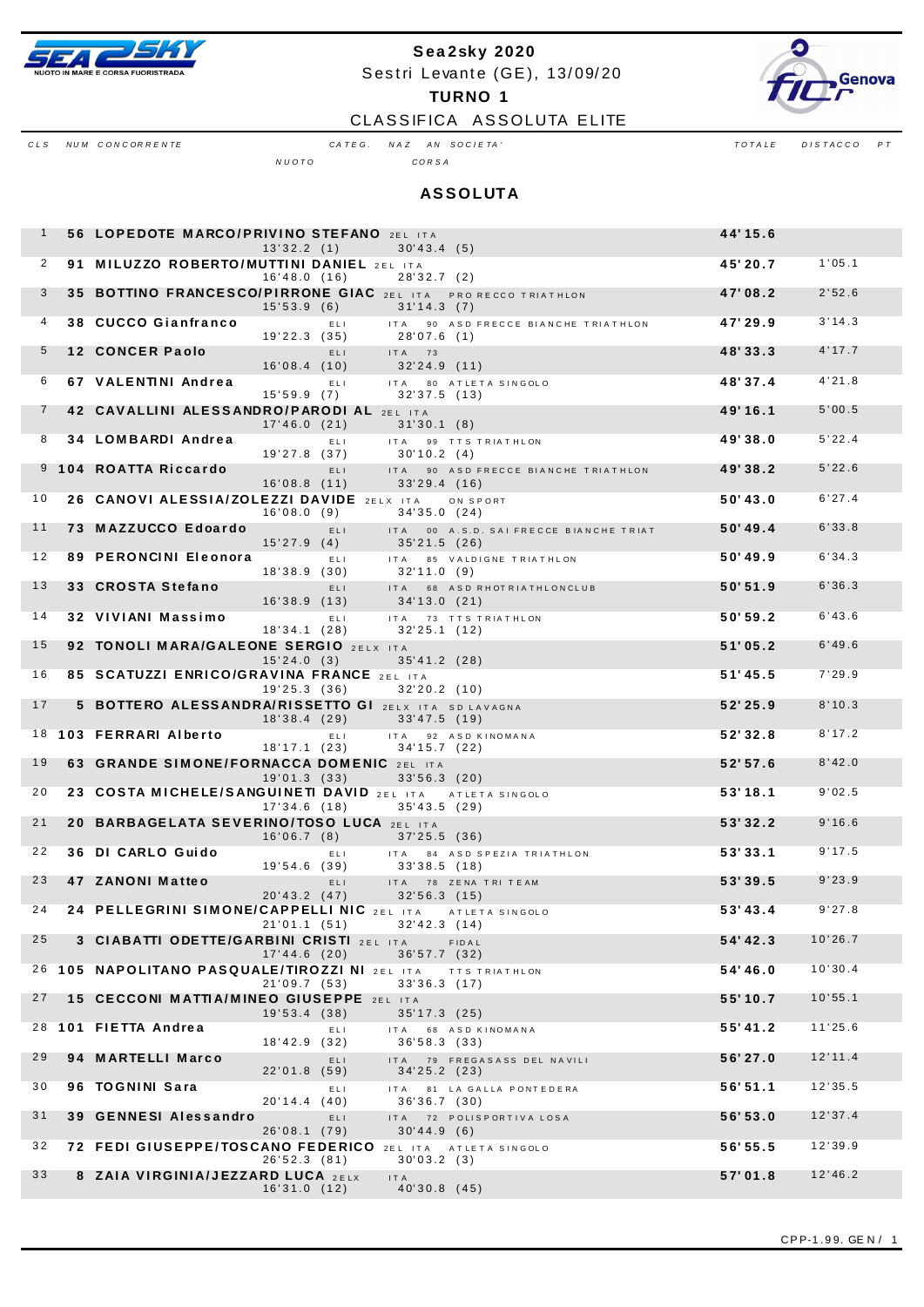| CLS | NUM CONCORRENTE                                                |              |      | CATEG. NAZ AN SOCIETA'          |                                        | TOTALE       | DISTACCO PT |  |
|-----|----------------------------------------------------------------|--------------|------|---------------------------------|----------------------------------------|--------------|-------------|--|
|     |                                                                | NUOTO        |      | CORSA                           |                                        |              |             |  |
|     |                                                                |              |      |                                 |                                        |              |             |  |
| 34  | 93 RIZZI Christian                                             |              | ELI  | $ITA$ 74                        |                                        | 57'23.8      | 13'08.2     |  |
| 35  | <b>80 GIANARDI Francesco</b>                                   | 16'44.6(14)  | ELI. | 40'39.2 (47)                    | ITA 77 ASD SPEZIATRIATHLON             | 57'28.8      | 13'13.2     |  |
| 36  | 43 ANDREONI Fabrizio                                           | 22'00.3(58)  |      | 35'28.5(27)                     |                                        | 58'01.4      | 13'45.8     |  |
|     |                                                                | 18'32.7(27)  | ELI. | 39'28.7 (41)                    | AUS 62 SHOCK TEAM                      |              |             |  |
| 37  | 21 MORSINI Michela                                             | 20'57.7(50)  | ELI. | ITA 79<br>$37'07.5$ (35)        |                                        | 58'05.2      | 13'49.6     |  |
| 38  | 4 CORBANI Federica                                             |              | ELI. | IT A 86                         |                                        | 59'09.9      | 14'54.3     |  |
| 39  | 45 LOMBARDO Orlando                                            | 18'26.6(26)  | ELI. | 40'43.3 (48)                    | ITA 78 SOCIETI¿½ SPORTIVA ATLETICA LEV | 59'27.1      | 15'11.5     |  |
| 40  |                                                                | 20'23.8(43)  |      | 39'03.3(40)                     |                                        |              | 15'12.1     |  |
|     | 41 VENUTI ROBERTO/BALOSSI GIANLUC 2EL ITA                      | 18'17.9(25)  |      | 41'09.8(50)                     |                                        | 59'27.7      |             |  |
| 41  | 51 MELOSSI Filippo                                             | 22'44.0(63)  | ELI. | 36'52.9 (31)                    | ITA 03 CUS PROPATRIA MILANO            | 59'36.9      | 15'21.3     |  |
| 42  | 83 PATTONERI Paolo                                             |              | ELI. |                                 | ITA 82 PRO RECCO TRIATHLON             | 59'44.0      | 15'28.4     |  |
| 43  | 22 GRAFFIONE Mauro                                             | 21'04.8(52)  | ELI. | 38'39.2 (39)                    | ITA 78 TRITEAM LA SPEZIA               | 59'59.8      | 15'44.2     |  |
| 44  | 28 FANTELLO Alessandro                                         | 16'45.5(15)  |      | 43'14.3 (59)                    |                                        |              | 15'56.3     |  |
|     |                                                                | 23'10.9(69)  | ELI. | 37'01.0(34)                     | ITA 77 ASD. VIRTUS VISONE              | 1:00'11.9    |             |  |
| 45  | 53 FERRANDO ELEONORA/DI TERLIZZI 2ELX ITA                      | 15'12.4(2)   |      | 45'06.4 (68)                    |                                        | 1:00'18.8    | 16'03.2     |  |
| 46  | 77 CASAPIETRA Andrea                                           |              | ELL  | IT A 68                         |                                        | 1:00'24.8    | 16'09.2     |  |
| 47  | 13 ZAMPONI Dea                                                 | 19'11.2(34)  | ELI. | 41'13.6 (51)                    | ITA 80 3T VALTARO                      | 1:00'38.6    | 16'23.0     |  |
| 48  | 10 CURLETTO BRUNO/AULICINO MASSIM 2EL ITA ZENA TRI TEAM        | 18'17.7(24)  |      | 42'20.9 (55)                    |                                        | $1:00'$ 48.7 | 16'33.1     |  |
|     |                                                                | 20'18.2(41)  |      | 40'30.5 (44)                    |                                        |              |             |  |
| 49  | 102 MANCINI Cristian                                           | 18'40.6(31)  | ELI. | ITA 75 KINO MANA<br>42'09.7(54) |                                        | 1:00'50.3    | 16'34.7     |  |
| 50  | 9 BIAGINI DANIELE/TARUFFI MAURA 2ELX ITA AQUARIUM VALLESCRIVIA |              |      |                                 |                                        | 1:01'06.2    | 16'50.6     |  |
| 51  | 59 RIGAMONTI Edoardo                                           | 17'26.1(17)  | ELI. | 43'40.1 (61)<br>$ITA$ 80        |                                        | 1:01'32.9    | 17'17.3     |  |
| 52  | 6 ROSSI Carlo                                                  | 21'55.0(56)  |      | 39'37.9 (43)                    |                                        | 1:01'42.6    | 17'27.0     |  |
|     |                                                                | 22'10.9(61)  | EL I | 39'31.7 (42)                    | ITA 72 SPEZIA TRIATHLON                |              |             |  |
| 53  | 37 CAVALLIN Valentina                                          | 23'25.5(70)  | ELI. | ITA 90<br>38'17.6 (37)          |                                        | 1:01'43.1    | 17'27.5     |  |
| 54  | <b>46 INGLESE Raffaele</b>                                     |              | ELI. | IT A                            | 82 TRIGE                               | 1:01'43.3    | 17'27.7     |  |
|     | 55 31 PIRROTTA Luca                                            | 23'10.6(68)  | ELI  | 38'32.7 (38)<br>$ITA$ 76        |                                        | 1:02'01.3    | 17'45.7     |  |
| 56  | 99 DELLACASA Martina                                           | 20'35.9(44)  | ELI. | 41'25.4 (52)                    | ITA 88 ATLETA SINGOLO                  | 1:02'43.3    | 18'27.7     |  |
|     |                                                                | 20'45.0(48)  |      | 41'58.3 (53)                    |                                        |              |             |  |
| 57  | 69 TRAVERSO Lorenzo                                            | 22'09.2(60)  | ELI. | 40'36.8(46)                     | ITA 92 ZENA TRI TEAM                   | 1:02'46.0    | 18'30.4     |  |
| 58  | 58 GINOCCHIO Christian                                         | 20'48.9(49)  | ELI. | ITA 84<br>42'39.9 (56)          |                                        | 1:03'28.8    | 19'13.2     |  |
| 59  | 52 FRATTI Fabio Carlo                                          |              | ELI. | ITA                             | 65 VERDE PISELLO GROUP MILANO          | 1:03'47.5    | 19'31.9     |  |
| 60  | 78 PULLAR Kiri                                                 | 22'39.0(62)  | ELI  | 41'08.5 (49)                    | NZL 85 INDEPENDENT                     | 1:04'26.2    | 20'10.6     |  |
|     |                                                                | 21'31.0(54)  |      | 42'55.2 (57)                    |                                        |              |             |  |
| 61  | 14 CIVARDI OTTAVIA/GIOVAGNOLI DIE 2ELX ITA ATLETA SINGOLO      | 21'58.4(57)  |      | 43'19.9 (60)                    |                                        | 1:05'18.3    | 21'02.7     |  |
| 62  | 82 FILIPPI Stefano                                             | 23'03.2(65)  | ELI. | 43'48.8 (62)                    | ITA 88 ATLETA SINGOLO                  | 1:06'52.0    | 22'36.4     |  |
|     | 63 108 MUSSO Andrea                                            |              | ELI. |                                 | ITA 96 POLISPORTIVA LOSA               | 1:06'53.2    | 22'37.6     |  |
| 64  | 106 CENTANARO Federico                                         | 22'59.9(64)  | ELI. | 43'53.3 (64)                    | ITA 96 CAMBIASO RISSO RUNNING          | 1:07'22.9    | 23'07.3     |  |
|     |                                                                | 23'05.5(67)  |      | 44'17.4 (66)                    |                                        |              |             |  |
| 65  | 65 ARMINU Luca                                                 | 21'50.6(55)  | ELI. | 45'34.4 (70)                    | ITA 88 ATLETA SINGOLO                  | 1:07'25.0    | 23'09.4     |  |
| 66  | 84 PENZO ALIDA/BARGETTO FEDERICA 2EL ITA                       | 20'39.1(45)  |      | 46'46.5 (71)                    |                                        | 1:07'25.6    | 23'10.0     |  |
| 67  | 62 CONTI ROBERTA/GRANDE LUDOVICA 2EL ITA                       |              |      |                                 |                                        | 1:07'29.4    | 23'13.8     |  |
| 68  | 49 MELOSSI Giacomo                                             | 17'39.6(19)  | ELI  | 49'49.8 (77)                    | ITA 05 CUS PROPATRIA MILANO            | 1:07'31.1    | 23'15.5     |  |
|     |                                                                | 24'23.1 (73) |      | 43'08.0 (58)                    |                                        |              |             |  |
| 69  | <b>74 PASA IRENE/PASA ILARIA</b>                               | 20'39.8(46)  | 2E L | IT A<br>47'01.9 (72)            | SSD DELTA SPEDIZIONI                   | $1:07'$ 41.7 | 23'26.1     |  |
| 70  | 40 GAGGIOLI Paola                                              | 23'58.9 (72) | ELI  | 45'29.1 (69)                    | ITA 65 POLISPORTIVALOSA                | 1:09'28.0    | 25'12.4     |  |